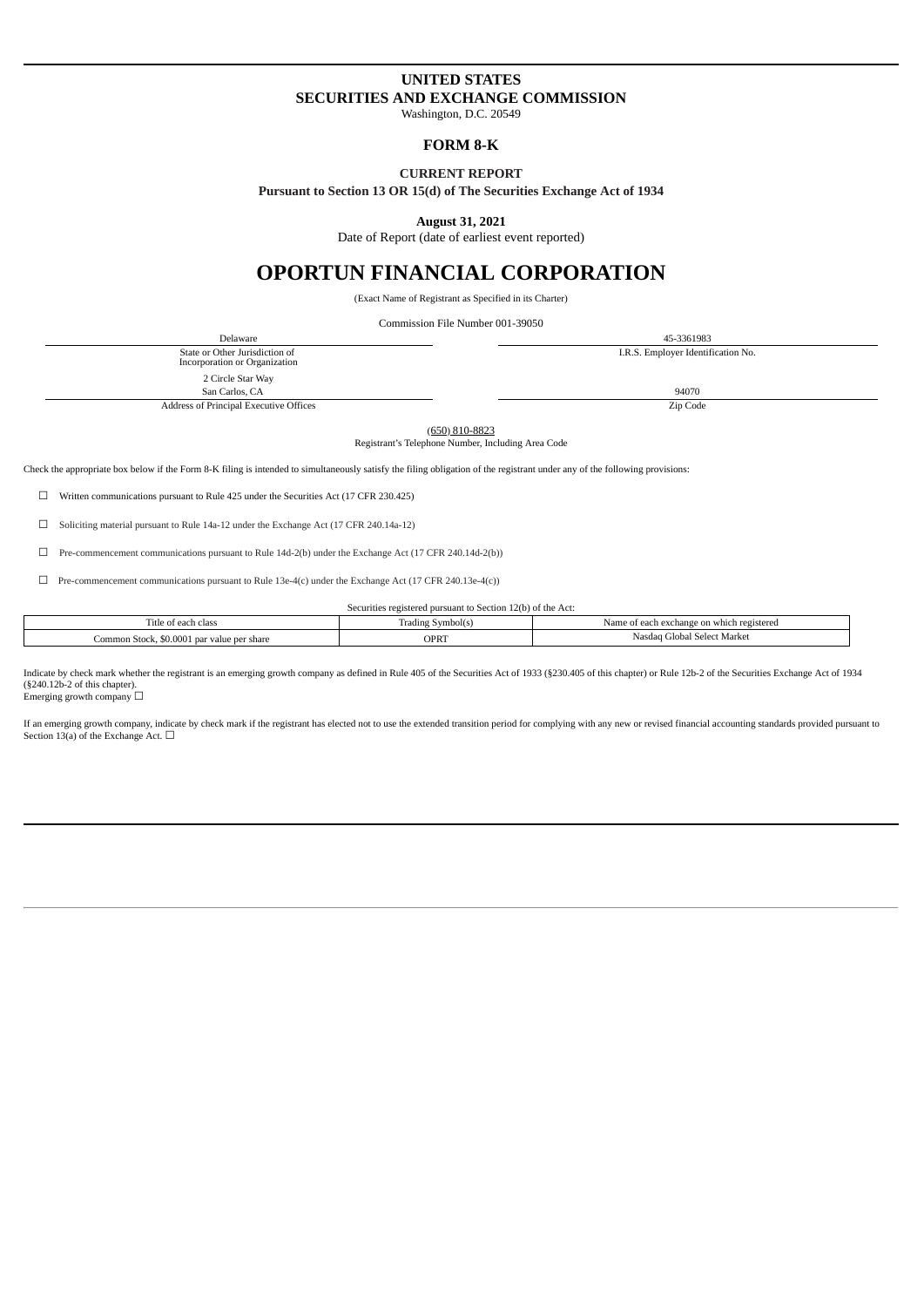### *Item 5.02. Departure of Directors or Certain Officers; Election of Directors; Appointment of Certain Officers; Compensatory Arrangements of Certain Officers*

#### (d) Appointment of Directors

On August 31, 2021, the Board of Directors (the "Board") of Oportun Financial Corporation (the "Company") approved an increase in the number of directors on the Board from nine to eleven and appointed Mr. Roy Banks and Mr. Frederic (Rick) Welts to serve as members of the Board. Mr. Banks will serve in the class of directors whose term expires at the annual meeting of stockholders to be held 2024 and was appointed to the Compens Committee and the Nominating, Governance and Social Responsibility Committee. Their appointments are expected to be effective as of September 1, 2021 (the "Effective Date").

Roy Banks is the Chief Executive Officer of Weave Communications, Inc., an all-in-one customer communication and engagement platform for small businesses. With more than 20 years of experience in high-tech<br>software develop Management from Utah Valley University.

Rick Welts has more than 45 years of experience in the NBA, primarily as a league and team executive, most recently as President and Chief Operating Officer of the Golden State Warriors. In recognition of his outsized contributions to making the NBA a global brand, Mr. Welts was inducted into the Basketball Hall of Fame. Mr. Welts has also been honored with multiple awards recognizing his significant contributions to promoting diversity, inclusion and equality in sports and society, including the ADL's Torch of Liberty Award and GLAAD's Davidson/Valentini Award. Mr. Welts currently serves on the NBA's Team Advisory Committee and Global Inclusion Council and is a board member of the Bay Area Council, the Warriors Community Foundation, and GoPro Inc. Mr. Welts holds a Bachelors degree from the University of Washington.

Each of Mr. Banks and Mr. Welts is entitled to cash and equity compensation for service on the Board in accordance with the Company's non-employee director compensation policy as described under "Non-employee Director Compensation" in the Company's proxy statement filed April 28, 2021. Consistent with the Company's standard non-employee director annual equity award, each of Mr. Banks and Mr. Welts will be granted a<br>restricted s installments such that it will be fully vested on the earlier of June 8 or the date immediately preceding the 2022 annual stockholders meeting, subject to the director's continued service on the Board on each vesting date.

Mr. Banks will be eligible to receive \$40,000 in annual cash compensation for service on the Board, as well as \$7,500 for service on the Credit Risk and Finance Committee, which will be paid quarterly in arrears on a prorated basis according to the actual service with the Company.

Mr. Welts will be eligible to receive \$40,000 in annual cash compensation for service on the Board, as well as \$7,500 for service on the Compensation and Leadership Committee and \$7,500 for service on the Nominating, Governance and Social Responsibility Committee, which will be paid quarterly in arrears on a prorated basis according to the actual service with the Company.

Each of Mr. Banks and Mr. Welts will also enter into the Company's standard form of indemnity agreement, which has been previously filed with the SEC.

There are no family relationships between Mr. Banks or Mr. Welts and any director or executive officer of the Company, and neither has any direct or indirect material interest in any transaction required to be disclosed pursuant to Item 404(a) of Regulation S-K.

A copy of the Company's press release is attached hereto as Exhibit 99.1 and incorporated herein by reference.

#### *Item 9.01. Financial Statements and Exhibits*

(d) Exhibits **Exhibit Number** 99.1 [Press release dated September 1, 2021](#page-3-0) 104 Cover Page Interactive Data File embedded within the Inline XBRL document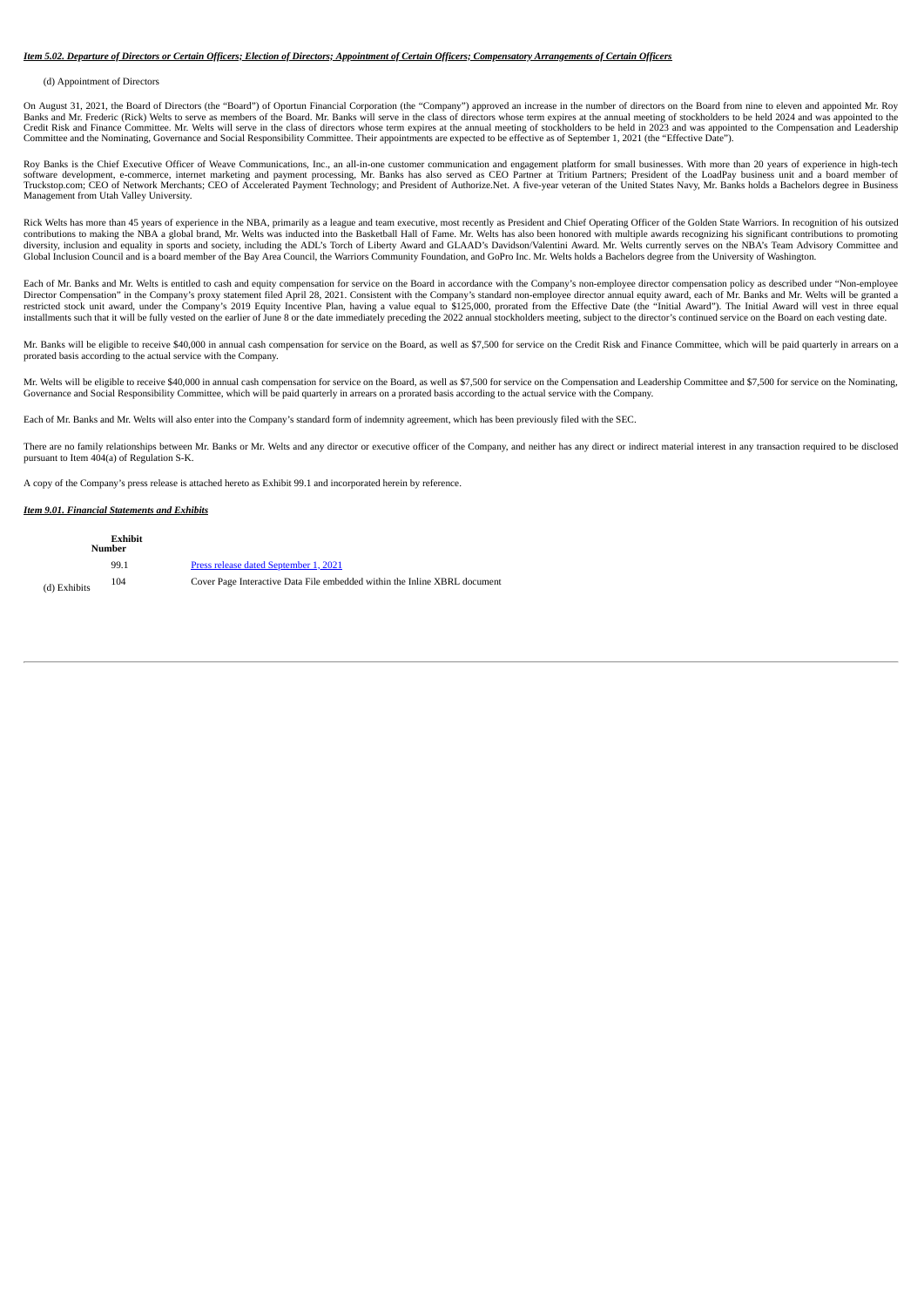## **SIGNATURE**

#### Pursuant to the requirements of the Securities Exchange Act of 1934, the registrant has duly caused this report to be signed on its behalf by the undersigned thereunto duly authorized. OPORTUN FINANCIAL CORPORATION (Registrant)

Date: September 1, 2021 **By:** /s/ Jonathan Coblentz

Jonathan Coblentz Chief Financial Officer and Chief Administrative Officer (Principal Financial and Accounting Officer)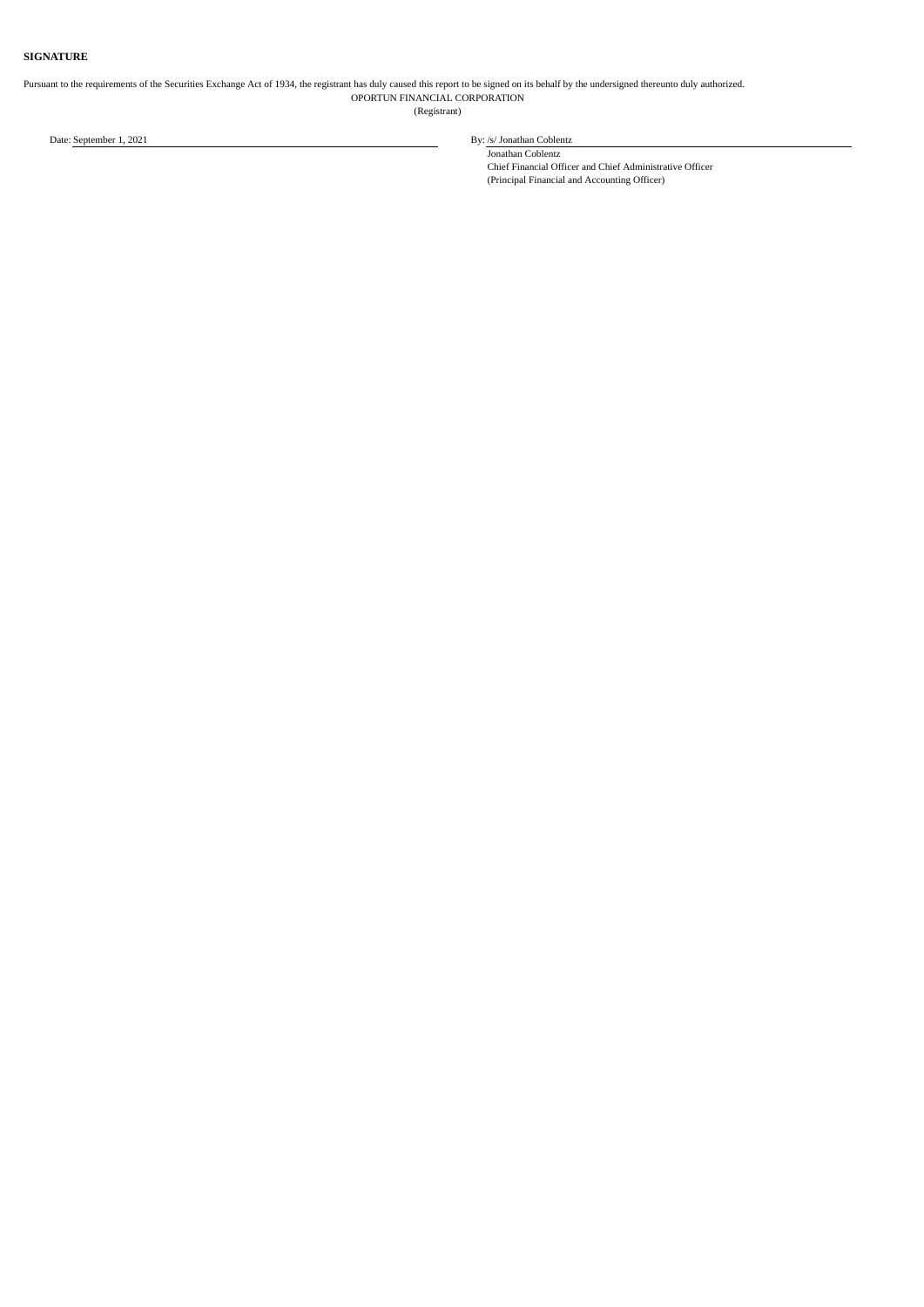

## Oportun Appoints Two New Independent Members to Board of Directors

<span id="page-3-0"></span>SAN CARLOS, CALIF. - September 1, 2021 - Oportun Financial Corporation (NASDAQ:OPRT), a financial services company and digital platform that provides hardworking people with access to responsible and affordable loans, today announced the addition of two new independent board members to its diverse Board of Directors.

Effective as of September 1, 2021, the appointments expand Oportun's board from nine to eleven members with the additions of Roy Banks and Rick Welts.

Roy Banks is the Chief Executive Officer of Weave Communications. Inc. an all-in-one customer communication and engagement platform for small businesses. With more than 20 years of experience in high-tech software development, e-commerce, internet marketing and payment processing. Mr. Banks has also served as CEO Partner at Tritium Partners: President of the LoadPay business unit and a board member of Truckstop.com; CEO of Network Merchants; CEO of Accelerated Payment Technology: and President of Authorize. Net. A five-year veteran of the United States Navy. Mr. Banks holds a Bachelors degree in Business Management from Utah Valley University.

Rick Welts has more than 45 years of experience in the NBA, primarily as a league and team executive, most recently as President and Chief Operating Officer of the Golden State Warriors. In recognition of his outsized contributions to making the NBA a global brand, Mr. Welts was inducted into the Basketball Hall of Fame. Mr. Welts has also been honored with multiple awards recognizing his significant contributions to promoting diversity, inclusion and equality in sports and society, including the ADL's Torch of Liberty Award and GLAAD's Davidson/Valentini Award. Mr. Welts currently serves on the NBA's Team Advisory Committee and Global Inclusion Council and is a board member of the Bay Area Council, the Warriors Community Foundation. and GoPro Inc. Mr. Welts holds a Bachelors degree from the University of Washington.

"Our committee unanimously recommended Roy and Rick, after an extensive search, to the Oportun board. Based on their diverse set of skills and experience, we are confident that they will be outstanding independent directors, making the interests of our shareholders and stakeholders a priority," said Aida Alvarez, Chair, Oportun Nominating, Governance and Social Responsibility Committee.

"Roy and Rick bring a wealth of operating and management experience and I look forward to adding their perspectives, along with those of Ginny Lee and Sandy Smith, to our diverse boardroom." said Raul Vazquez, CEO of Oportun. "Their careers demonstrate deep customer understanding, creative insight, and rigorous execution capabilities, as well as a strong commitment to inclusion and equity that will well serve our company as we continue to scale our financially inclusive mission."

With these additions, Oportun's board now includes eight of eleven members who identify as members of an underrepresented group.